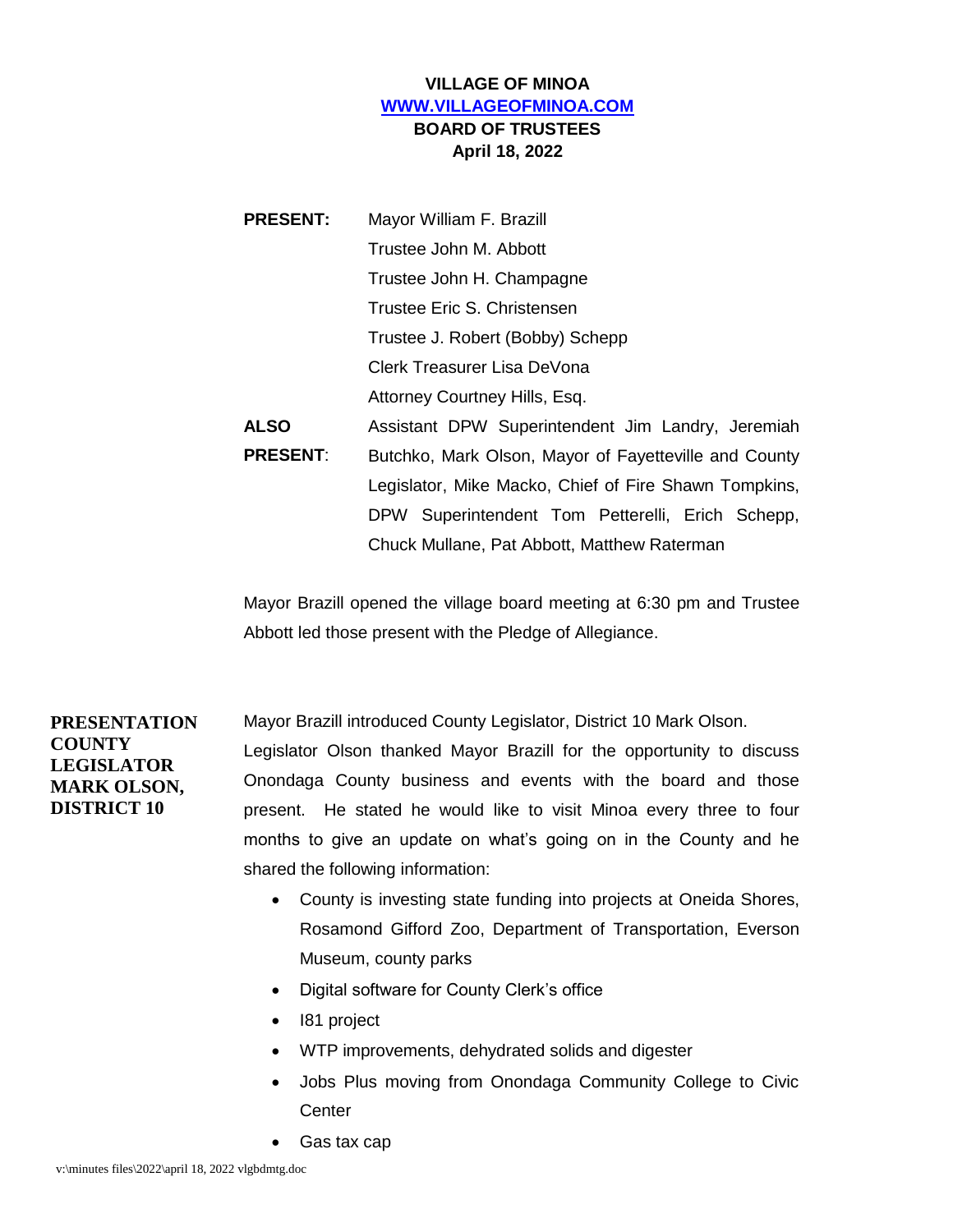• Pandemic expenses

Contact information for county legislators can be found at: <http://www.ongov.net/legislature/members.html>

**SCHEDULE PUBLIC HEARING COMMUNITY DEVELOPMENT FUNDING** Trustee Christensen made a motion, seconded by Trustee Champagne to schedule public hearing on May 2, 2022 at 6:30pm for Community Development Funding Request, 2023 and Five Year Plan. All in favor; motion carried.

**SPECIAL USE PERMIT – SUBURBAN PROPANE MONUMENT SIGN**

**BUDGET**

**CLERK-TREASURER**

#### **ADOPT 2022-2023**  *SEWER FUND*

*Tabled*

A motion was made by Trustee Christensen and seconded by Trustee Champagne to adopt 2022-2023 Sewer Fund Budget in the amount of \$1,022,327.67. All were in favor; motion carried.

# *GENERAL FUND*

Mayor Brazill stated the following changes were made to the Tentative Budget after the Public Hearing: line A3410.10 has been increased to \$73,000 due to approval of paid Fire Chief position, A8160.45 increased to \$9,000 due to vendor price increase, and A2262 changed to \$1,079,377.00 to reflect tentative adopted Fire/EMS budgets.

Trustee Champagne made a motion, seconded by Trustee Christensen to adopt 2022-2023 General Fund budget in the amount of \$3,815,057.08, tax rate of \$9.23/thousand, raising \$1,769,937.00 in property taxes. All in favor; motion carried.

# *MEETING MINUTES – APRIL 6, 2022*

Trustee Christensen made a motion, seconded by Trustee Schepp to approve the April 6, 2022 meeting minutes. All in favor; motion carried.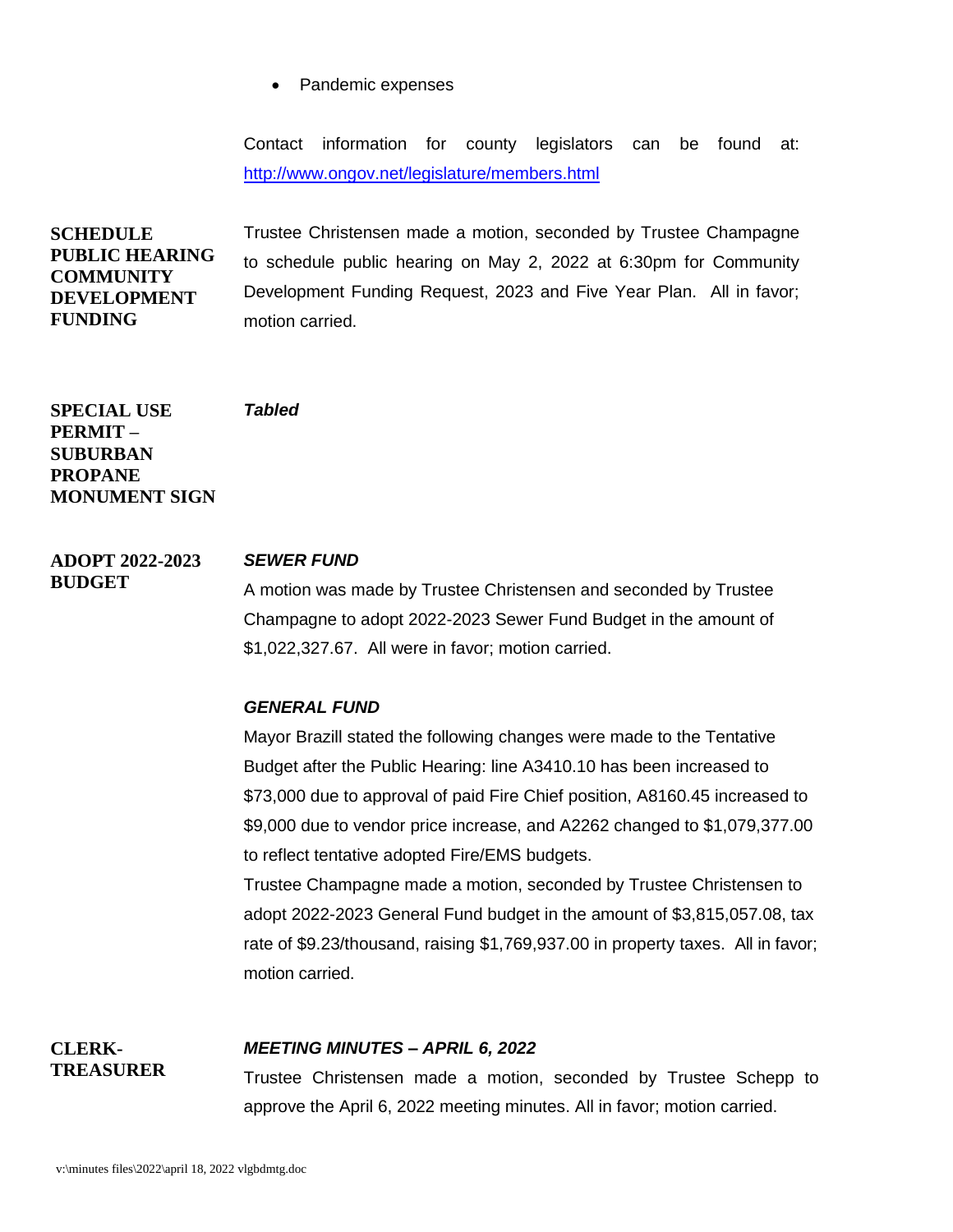# *TREASURERS REPORT FOR PERIOD ENDING MARCH 31, 2022*

Trustee Champagne made a motion, seconded by Trustee Schepp to approve the Treasurer's Report for period ending March 31, 2022. All in favor; motion carried.

### *SUMMER MEETING SCHEDULE*

Trustee Champagne made a motion, seconded by Trustee Schepp to approve the following meeting dates for the summer: June  $6<sup>th</sup>$ , July 11<sup>th</sup>, August  $8<sup>th</sup>$  and September  $6<sup>th</sup>$  all beginning at 6:30pm. All in favor; motion carried.

### *OCEBA EXPERIENCE REPORT*

Trustee Christensen made a motion, seconded by Trustee Champagne to acknowledge receipt of OCEBA Experience Report for period ending 1/31/2022 and 2/28/2022. All in favor; motion carried.

# **CELEBRATION** *PERFORMING ARTIST CONTRACTS*

Trustee Champagne made a motion, seconded by Trustee Schepp authorizing Mayor to execute Performing Artist Contracts with Cosmic Giant, \$300.00, Mark Zane \$200.00, Derek Baichi \$200.00. All in favor; motion carried.

#### **FIRE**  *STANDARD OPERATING GUIDELINES*

**DEPARTMENT** Trustee Christensen made a motion, seconded by Trustee Schepp to approve the following Standard Operating Guidelines: Response to Carbon Monoxide Emergencies, Incident Management, Utility Emergencies Natural Gas, Utility Emergencies Electric, Electronic Patient Care Reporting (ePCR's) and Response to Motor Vehicle Crashes. All in favor; motion carried.

**WASTEWATER TREATMENT PLANT** *PROPERTY OWNER REQUEST \$15.50 PENALTY BE WAIVED SEWER A/C 32470* Trustee Champagne made a motion, seconded by Trustee Abbott to waive \$15.50 penalty on sewer account #40690. In favor – Mayor Brazill, Trustee(s) Abbott, Champagne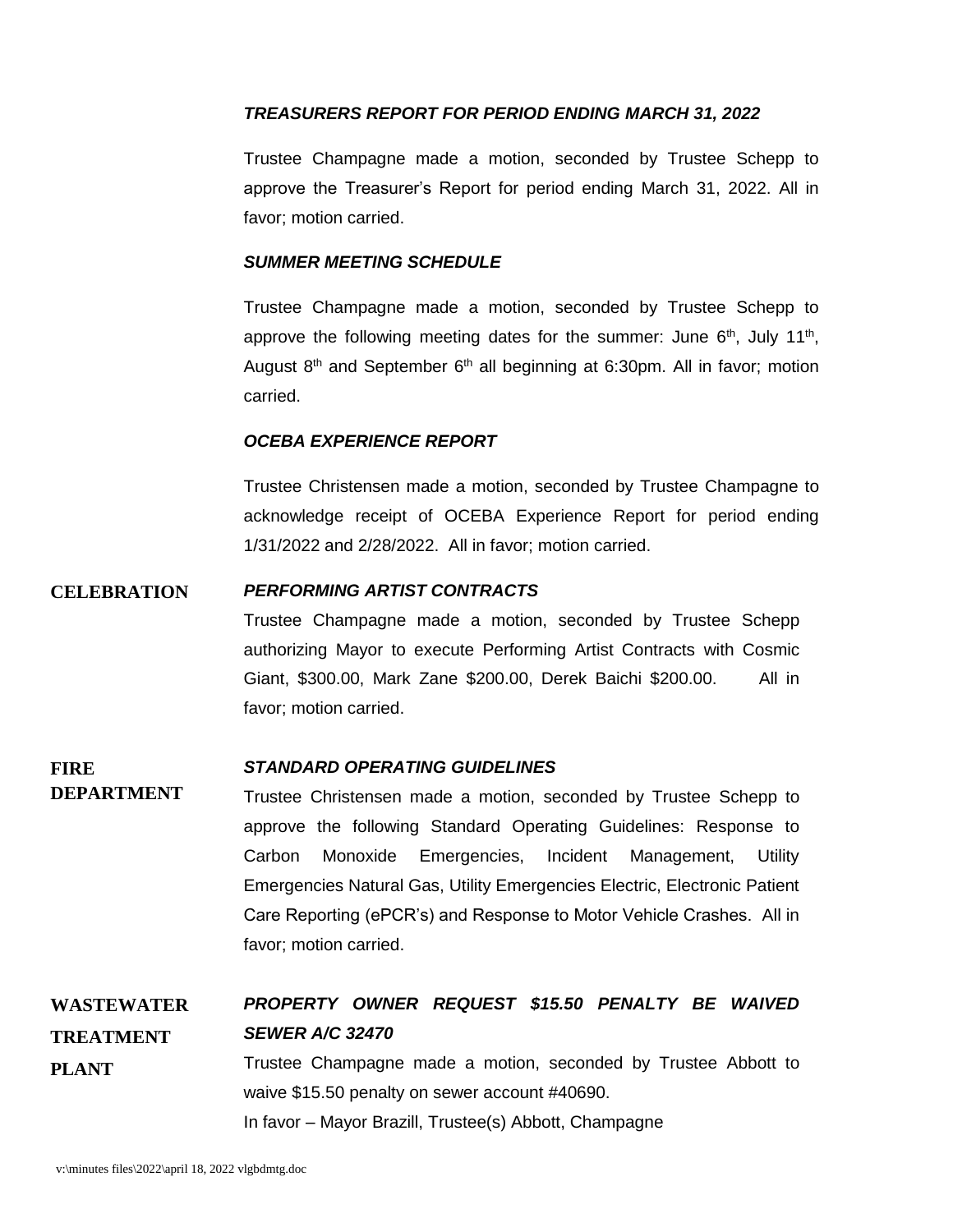**AUDIT OF CLAIMS ABSTRACT #023** A motion was made by Trustee Christensen and seconded by Trustee Schepp that the claims on **Abstract #023** have been reviewed and approved for payment: General Fund, voucher(s) 874-921 in the amount of \$109,622.73 Sewer Fund, voucher(s) 330-344 in the amount of \$9,167.11 Trust & Agency, voucher(s) 270-282 in the amount of \$37,322.03 All in favor; motion carried.

**ATTORNEY REPORT** Nothing new to report.

**TRUSTEES**  Trustee Abbott – nothing to report.

**REPORT** Trustee Schepp announced he will attend the Town of Manlius Comprehensive Committee meeting tomorrow and the Manlius Police Department will hold Open House, May 21, 2022, 10am-2pm at 1 Arkie Albanese Drive, Manlius. Visit<https://www.townofmanlius.org/> for more information about the police department. Champagne – no report.

> Trustee Christensen thanked everyone who helped out with the Easter Egg Hunt; weather didn't cooperate so the event was moved into the pole barn.

- **MAYOR'S REPORT** Mayor Brazill reminded everyone to check expiration dates on COVID home test kits, some will expire in May 2022. If you are in need of a test kit, please stop by the Village Office we still have some in stock.
- **PUBLIC COMMENT** Matthew Raterman, 502 Hulbert Street asked the village board to consider putting stop signs at the corner of Hulbert and Baird Street, traffic is heavy and the cross-walk is busy. Mayor Brazill stated he would have Trustee Champagne and DPW Superintendent look into the situation.